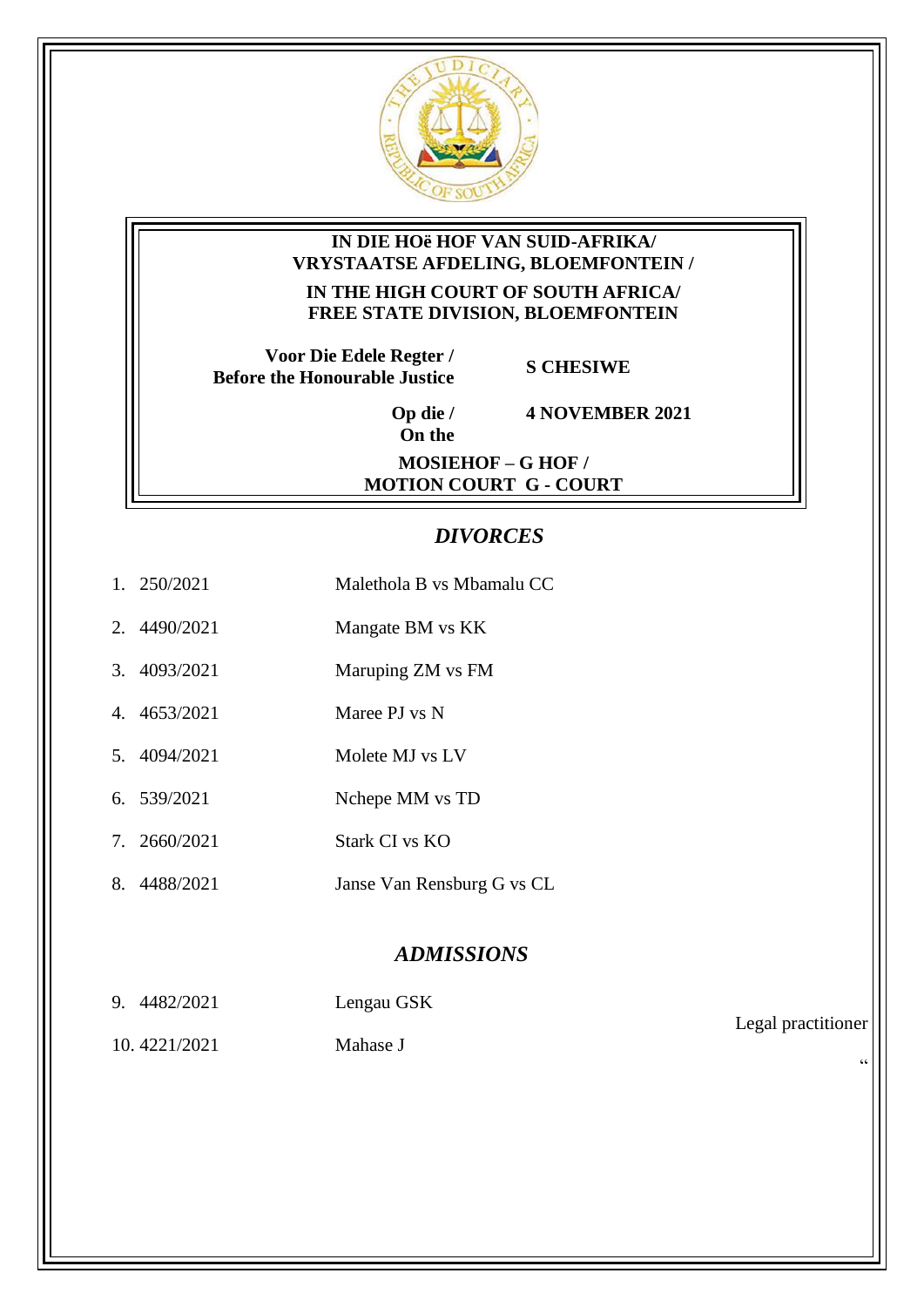# *DAFULTS JUDGMENTS*

| 11.2921/2021  | Ruwacon (Pty) Ltd vs The Minister of Public Works & Infrastructure<br>of the Republic of SA & 1 Other                   |
|---------------|-------------------------------------------------------------------------------------------------------------------------|
|               | Money owing                                                                                                             |
| 12.3062/2021  | De Vos ZC N.O. & 1 Other vs Marangrang IT Solutions & 1 Other                                                           |
| 13.3328/2021  | Lequbu Specialised Services (Pty) Ltd vs Mangaung Local Municipality                                                    |
| 14.3952/2021  | The unissen Jankowitz (Bfn) Co vs E'Thso Civils (Pty) Ltd & 1 Other                                                     |
| 15.3982/2021  | Nedbank Ltd vs Pika L                                                                                                   |
| 16.5312/2019  | Integer Capital (Pty) Ltd & 1 Other vs Makhetha LN & 1 Other<br>Declare property executable                             |
| 17.4498/2021  | <b>Removed</b><br>$\mbox{\bf G}$                                                                                        |
| 18.4891/2020  | SB Guarantee Company (RF) Proprietary Ltd vs Brits FGM<br>66                                                            |
| 19.399/2021   | Changing Tides 17 (Pty) Ltd N.o. vs ADD Value Consultants CC & 1<br>Other<br>$\!\!\!\zeta\,\zeta\!\!\!\zeta\!\!\!\zeta$ |
| 20.573/2021   | Firstrand Bank Ltd vs Maasdorp H & 1 Other<br>$\zeta\,\zeta$                                                            |
| 21.727/2021   | Firstrand Bank Ltd vs Knoeser PJ & 10ther<br>$\!\!\!\zeta\,\zeta\!\!\!\zeta\!\!\!\zeta\!\!\!\zeta$                      |
| 22.1292/2021  | Firstrand Bank Ltd vs Zinvonite (Pty) Ltd & 1 Other<br>66                                                               |
| 23. 2307/2021 | Firstrand Bank Ltd vs Ndlovu N & 1 Other<br>$\mbox{\bf G}$                                                              |
| 24.2341/2021  | SB Guarantee Company (RF) Proprietary Ltd vs Wiliams VL & 1 Other                                                       |
| 25.4556/2021  | The Standard Bank of SA Ltd vs Global Group AUCTIONS (Pty) Ltd<br>& 2 Others<br>$\textsf{G}\,\textsf{G}$                |
| 26.4074/2021  | FFS Finance SA (RF) Ltd t/a Ford Credit vs Kilian P<br>Rectification of agreement                                       |
| 27.4154/2021  | Absa Bank Ltd vs Turbo Tech Trading (Pty) Ltd & 2 Others<br>66                                                          |
| 28. 2072/2021 | Travena JE N.O. & 4 Others vs Seselinyane NA<br>Cancellation of the Agreement                                           |
| 29.3000/2021  | Firstrand Bank Ltd t/a Wesbank vs Matthee E<br>66                                                                       |
| 30.3700/2020  | Fast Issuer SPV (RF) Ltd vs Heydenrych F<br>$\zeta\,\zeta$                                                              |
| 31.4174/2021  | Bridge Taxi Finance No 05 (Pty) Ltd vs Tsotetsi EM<br>$\zeta\,\zeta$                                                    |
| 32. 2835/2021 | Potpale Investments (RF) (Pty) Ltd vs Mokhupuli NR<br>Termination of agreement                                          |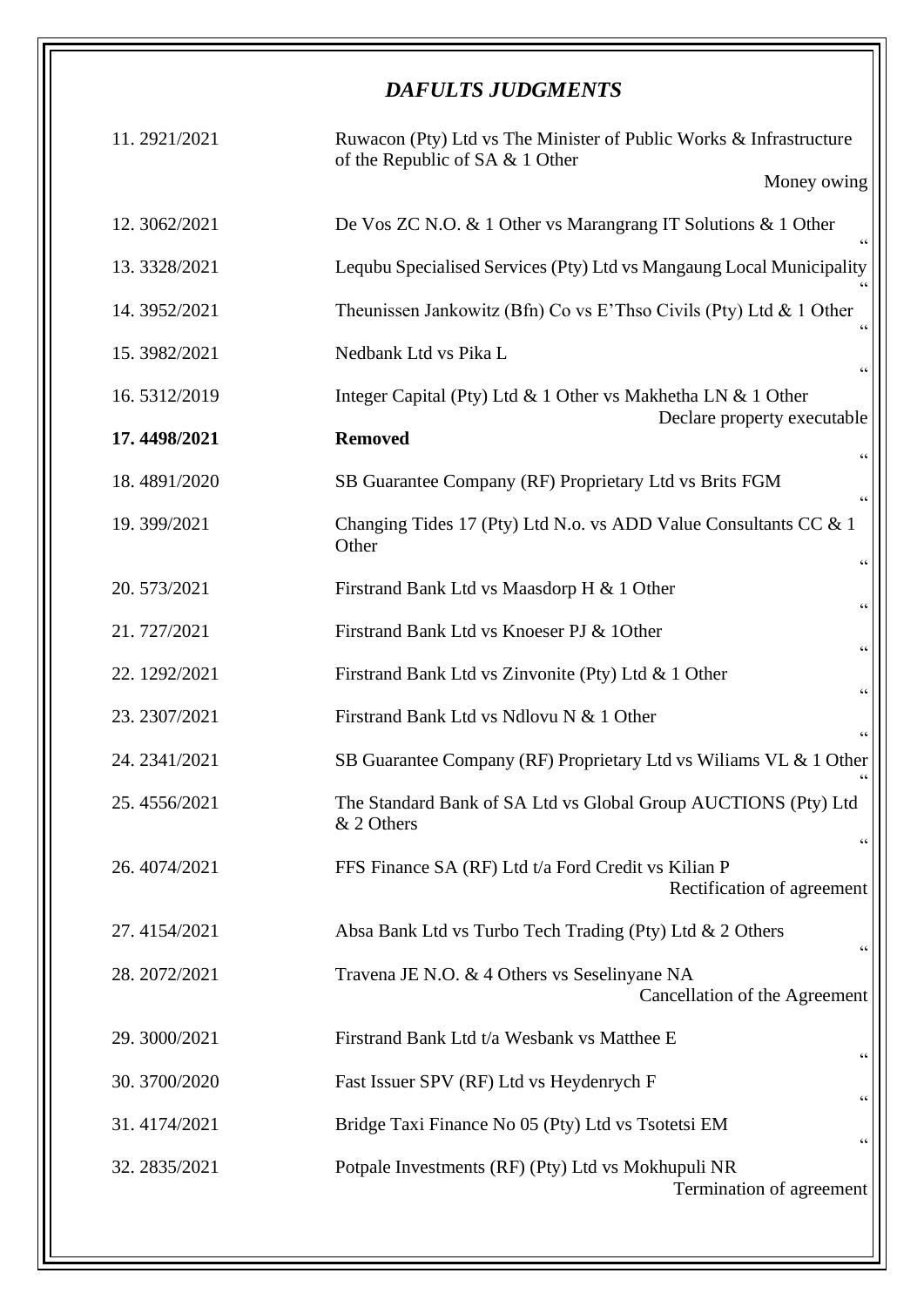## *SUMMARY JUDGEMENTS*

| 33.4242/2020            | SB Guarantee Company (RF) Proprietary Ltd vs Vorster PW<br>Mortgage bond                                                          |  |
|-------------------------|-----------------------------------------------------------------------------------------------------------------------------------|--|
| 34.3772/2019            | The Standard Bank of SA Ltd vs Mazibuko MM<br>Cancellation of agreement                                                           |  |
| <b>INSOLVENCIES</b>     |                                                                                                                                   |  |
| 35.2009/2021            | The Standard Bank of SA Ltd vs Hanekom PF<br>Sequestration                                                                        |  |
| 36.3196/2021            | The Land and Agricultural Development Bank of SA vs Steyl CK<br>$\boldsymbol{\varsigma}$ $\boldsymbol{\varsigma}$                 |  |
| 37.3655/2021            | The Land and Agricultural Development Bank of SA vs Steyl E<br>$\mbox{\bf G}$                                                     |  |
| 38.3959/2021            | S.C. Document Solutions (Pty) Ltd t/a Nashua Kroonstad vs Hattingh<br>DJJ & 1 Other<br>$\!\!\!\zeta\,\zeta\!\!\!\zeta\!\!\!\zeta$ |  |
| 39.4067/2021            | Firstrand Bank Ltd vs Westaadt RC                                                                                                 |  |
| 40.4329/2021            | De La Rey A vs DLR Jewellers (Pty) Ltd                                                                                            |  |
| 41.3999/2018            | Liquidation<br>The Standard Bank of SA Ltd vs Schauman Builders CC<br>$\mbox{\bf G}$                                              |  |
| 42.2286/2019            | Boshoff JG vs Kirkens Investments CC<br>$\!\!\!\zeta\,\zeta\!\!\!\zeta\!\!\!\zeta$                                                |  |
| 43.3459/2021            | Winterton Structural Steel (Pty) Ltd vs Zonnenwind Energi CC<br>$\zeta\,\zeta$                                                    |  |
| 44.4325/20241           | De Wet WJS<br>Rehabilitation                                                                                                      |  |
| <i><b>UNOPPOSED</b></i> |                                                                                                                                   |  |
| <b>APPLICATIONS</b>     |                                                                                                                                   |  |
| 45.3047/2019            | Rampwilson Star Trading CC vs Masilonyana Local Municipality & 3<br>Others<br>Interdict                                           |  |
| 46.3186/2021            | Hestony Transport (Pty) Ltd vs Firstrand Bank Ltd & 1 Other<br>$\!\!\!\zeta\,\zeta\!\!\!\zeta\!\!\!\zeta$                         |  |
| 47.4252/2021            | Senwes Ltd vs Malindi Farming and Projects (Pty) Ltd & 1 Other<br>$\zeta$ $\zeta$                                                 |  |
| 48.4262/2021            | Pieterse HRB vs Drotske AE<br>66                                                                                                  |  |
| 49.2031/2020            | Pitso TG vs The Minister of Police                                                                                                |  |
| 50.3951/2021            | To compel<br>Lourens BH $\&$ 1 Other vs Mangaung Metropolitan Municipality $\&$<br>1 Other<br>66                                  |  |